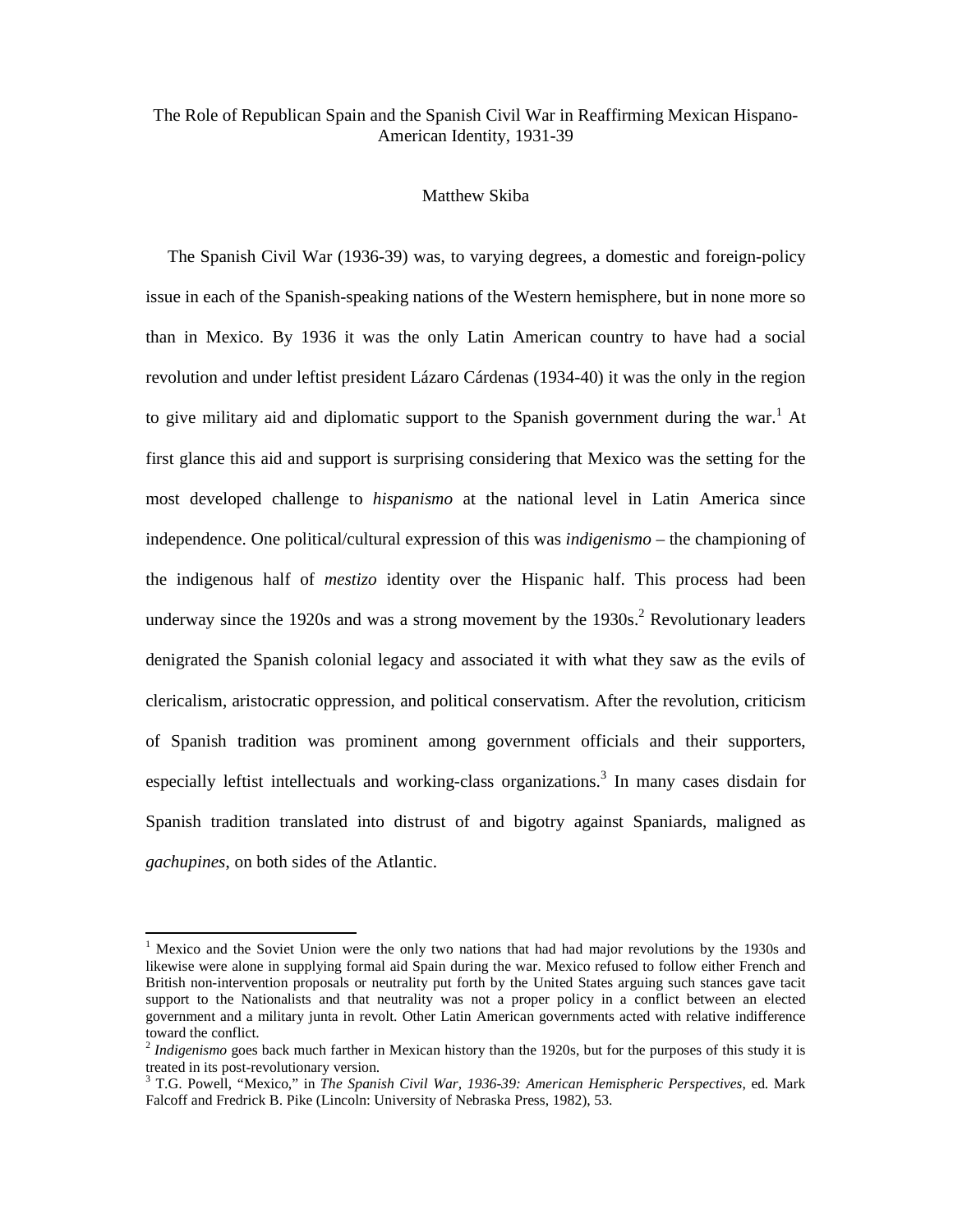When the Spanish Republic was established in 1931, it changed the negative image many Mexicans had of Spain. It offered a version of an acceptable *país hermano* against which all the ills that had hence characterized the former colonial metropole could be contrasted. As such it came to be embraced and incorporated into the way many Mexicans viewed themselves both as a nation and as individuals. Mexicans could finally identify with this 'other' progressive Spain and cite it as a source of many of their values. The military revolt led by General Franco was therefore understood as not just a fascist assault on a legitimate civilian government, but also as the resurgence of a belligerent tradition and retrograde conservative values; everything that the Mexican state was actively rejecting as it decided the place of *hispanismo* within its own national culture. The defense of the Republic during the Civil War was thus for many Mexicans as much a personal endeavor as a political one.

 This essay analyzes the Spanish Civil War from the point of view of post-revolutionary Mexico's quest for national and cultural identity. Based largely on memoirs and correspondence produced by Mexican participants in the conflict, it argues that the Spanish Civil War was an opportunity for many Mexicans to (re)connect to the Spanish half of their *mestizo* Mexican identity. To this end, it aims to shed light on heretofore overlooked cultural motivations for support of the Spanish Republican government by Mexicans.

 Besides well-known political and ideological notions of 'socialism', 'anti-fascism', the defense of democracy, and 'revolution' which, either together or separately, served to motivate most foreigners who participated in the Civil War, Latin Americans had the additional impetus of cultural and linguistic ties to Spain. Mexicans were doubly exceptional in that their country was the only one where a revolutionary government was in power and where the long-presumed virtue of Spanish traditions within Hispano-American culture was being aggressively challenged. In the process, much of what *hispanidad* represented was scorned. Nonetheless, an affinity for Spain and a longing to maintain a connection to the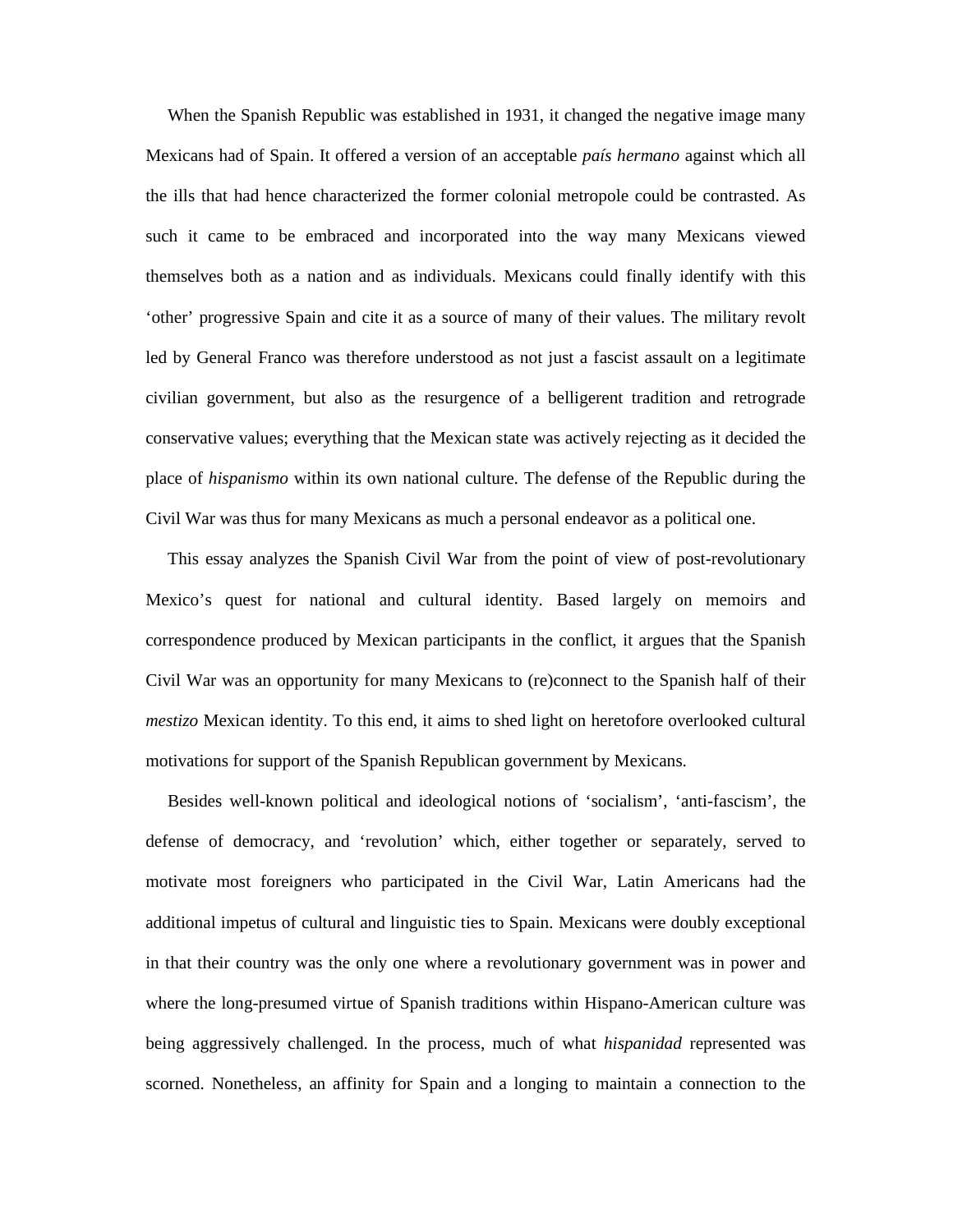Hispanic half of their mixed heritage existed even among many Mexicans who promoted *indigenismo*. Spain's transition to what was viewed from Mexico as a modern progressive republic provided that opportunity. As T.G. Powell explains, "[m]any Mexicans greeted the new Spanish Republic enthusiastically because its liberal-left government (1931-33) appeared committed to social programs similar to those of the Revolution $[...]^{34}$  In other words, Spain was redeemed precisely because it had become more like Mexico and less like its old self. As Octavio Paz – who traveled there in 1937 during the height of the war – explained, "for us the Spanish Civil War was the conjunction of a Spain open to the outside world…. *For the first time, the Hispanic tradition was not an obstacle but rather a change toward modernity* (italics added)."<sup>5</sup>

 For many years now historians have examined Mexico's role in the Spanish Civil War. These studies have tended to focus on either Mexico's political, military, and diplomatic support for the Republic both before and during the war, or on the experiences of Spanish Republican exiles in Mexico after the war's end. $6$  Within this second focus, a few recent studies have examined the question of national identity within the broader context of the shared Mexican and Spanish historical legacy. For example, Francie Cate-Arries argues that "if Mexico as Cortes' Conquered Native Other defined the Spanish nation as Empire in the

<sup>&</sup>lt;sup>4</sup> Powell, "Mexico," 55.

<sup>5</sup> Octavio Paz, *Itinerario* (Mexico City: Fondo de Cultura Económica, 1993), 51-52. "Para nosotros, la guerra civil española fue la conjunción de una España abierta al exterior… Por primera vez, la tradición hispánica no era un obstáculo sino un cambio hacia la modernidad." I have included the original text in footnotes for most translated quotations except those that are direct translations of short passages or from well-known sources.

<sup>6</sup> For examples from the first group see, Louis Elwyn Smith, *Mexico and the Spanish Republicans* (Berkeley: University of California Press, 1955); T.G. Powell, *Mexico and the Spanish Civil War* (Albuquerque: University of New Mexico Press, 1981); José Antonio Matesanz, *Las raíces de exilio: México ante la guerra civil española, 1936-1939* (Mexico City: El Colegio de México; Universidad Nacional Autónoma de México, 1999); and Mario Ojeda Revah, *México y la guerra civil española* (Madrid: Turner Publicaciones, 2004). For studies on Republican exiles in Mexico see, Patricia Fagen, *Exiles and Citizens: Spanish Republicans in Mexico* (Austin: University of Texas Press, 1973); Ascensión H. de León-Portilla, *España desde México: Vida y testimonio de transterrados* (Mexico City: UNAM, 1978); and Dolores Pla Brugat, *Els exiliats catalans: Un estudio de la emigración republicana en México* (Mexico City: Instituto Nacional de Antropología e Historia; Libros de Umbral, 1999). For obvious reasons works on Mexico dominate the literature on Latin America and the Spanish Civil War. Nonetheless, a few decent studies exist that take a hemispheric approach. See Falcoff and Pike's collection cited above; also Geraldo Gino Baumann, *Los voluntarios latinoamericanos en la guerra civil española* (San José C.R.: Editorial Guayacán, 1997).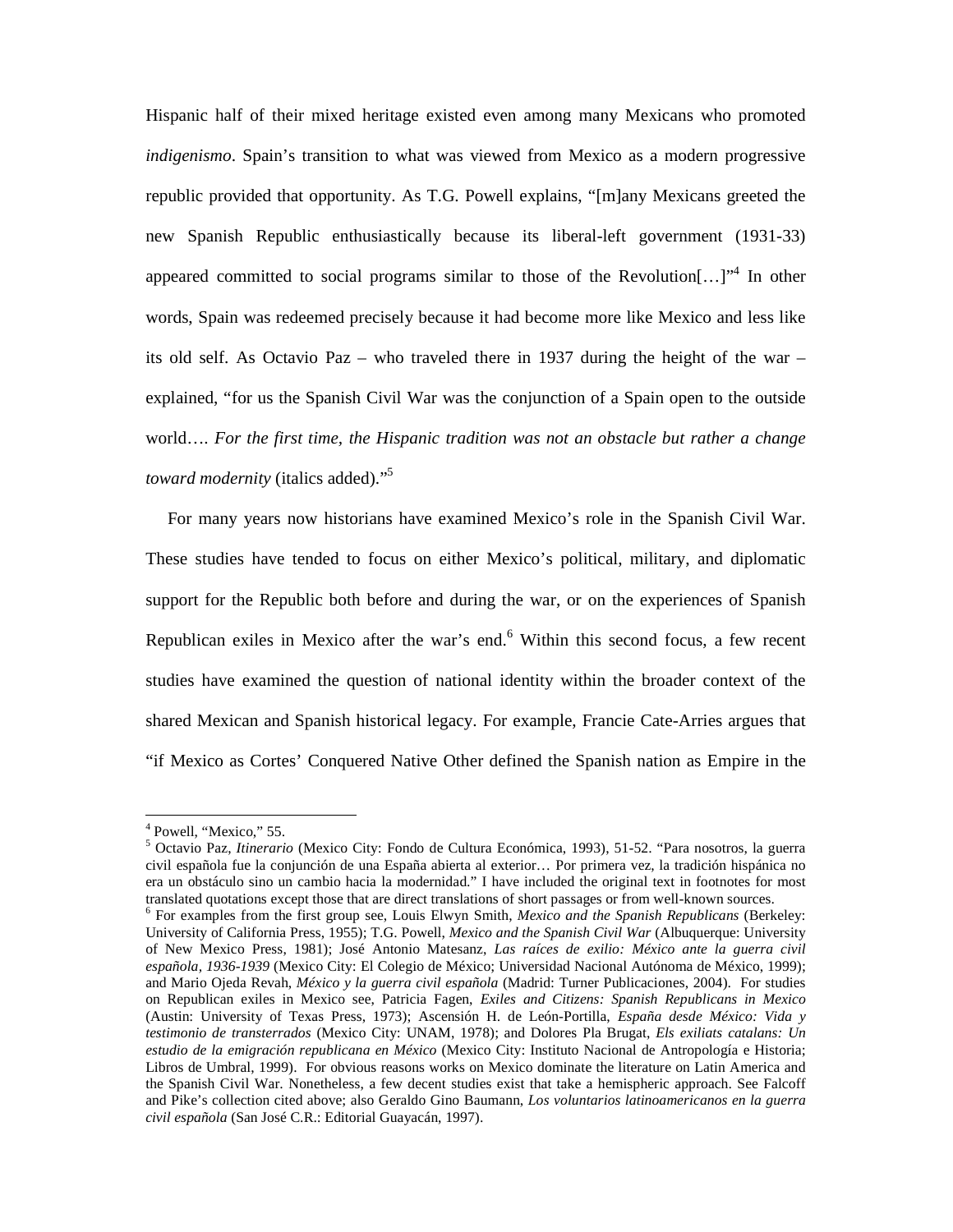sixteenth century, four hundred years later post-revolutionary Mexico again functions as a vehicle of self-formation in the imagination of the exiled Spanish writers."<sup>7</sup> Like Cate-Arries' article, this study is principally concerned with the (re)evaluation of national identity that took place due to the renewed relationship between the former Colony and Empire enabled first by the Mexican revolution and then by the conflict in Spain. Importantly, the impact of this relationship was felt on *both* sides of the Atlantic: just as "Mexico" served to mend a "shattered postwar Spanish Republican exile identity" with the "revitalizing embrace of a new transnational community of Hispanic solidarity," the defense of the Republic during the Spanish Civil War was for Mexicans as well "a vehicle of self-formation" that revitalized, if briefly, *hispanismo* as an integral part of *mestizo* Mexican identity. <sup>8</sup> By positioning "Spain" within the self-reflecting gaze of revolutionary Mexico, this essay addresses a heretofore neglected cultural aspect of what was a mutually sustaining relationship between postrevolutionary Mexicans and Spanish Republicans. Just as the historical circumstances that reunited Spain and Mexico during the 1930s reshaped Spanish exile identity, so too did they impact Mexican notions of *lo mexicano*.

 This phenomenon is here considered within two separate frames of analysis. The first deals with the socio-political environment in post-revolutionary Mexico into which the Spanish Civil War was integrated. The second looks at the experiences of Mexicans who, conditioned by this environment, went to Spain in solidarity with the Republic during the Civil War. In synthesis, these considerations invert the focus of the dominant historiographical paradigm by explaining the Spanish Civil War's role in Mexico rather than Mexico's role in the Spanish Civil War.

## *Indigenismo***,** *Hispanismo***, Hispanophobia, and Spain's Place in Mexican Identity**

<sup>&</sup>lt;sup>7</sup> Francie Cate-Arries, "Conquering Myths: The Construction of 'Mexico' in the Spanish Republican Imaginary of Exile," *Hispanic Review* 68 (Summer, 2000): 225. See also, Sebastiaan Faber, "Between Cernuda's Paradise and Buñuel's Hell: Mexico through Spanish Exiles' Eyes," *Bulletin of Spanish Studies* 80 (2003): 219-39. <sup>8</sup> Cate-Arries, "Conquering Myths," 225.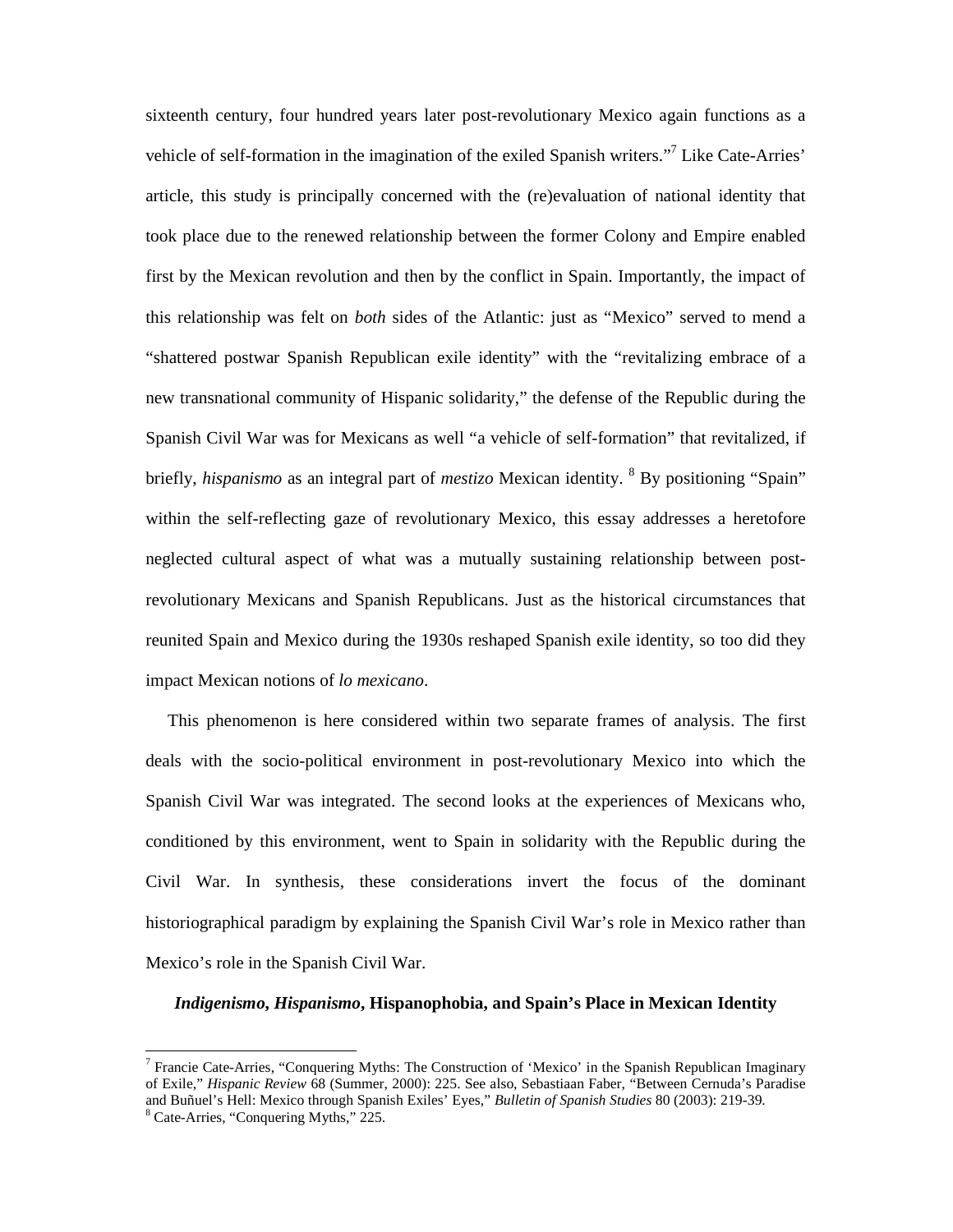In 1950, thirteen years after traveling to Spain as a member of the *Liga de escritores y artistas revolucionarios* (LEAR), famous Mexican poet and intellectual Octavio Paz wrote *El laberinto de la soledad*, his most influential treatment of Mexican cultural identity. It is a highly useful tool for understanding the history of *mestizaje* in Mexico and, though written well after the Spanish Republic was vanquished by Franco, it is relevant to this study because it traces the roots of the problem of Mexican identity back to the first encounter between Spaniards and Amerindians. The continual polemics of Spain's place in Mexican identity addressed by Paz in 1950 were revitalized by the Mexican Revolution and the period of renewed Mexican contact with Spain during the 1930s.

 One example from the book is the binary paradigm of La Malinche/Hernán Cortés. Mexico's indigenous half is personified by La Malinche – the corrupted name that the female Indian *Malinali* or *Malintzin* has come to be known by – who, through her relationship with the conquistador Cortés, was the mother of the first *mestizo*; and as such is the figurative mother of Mexico. $9$  Her legacy is a negative one  $-$  that of the docile, traitorous, and submissive (female) Indian – the details of which, apocryphal or not, have had far reaching implications for Mexican identity. It is the source of the derogatory adjective *malinchista*, meaning "sellout" or "traitor." Likewise her legacy is juxtaposed with the Hispanic half of the Mexican identity; that of the conqueror who dominates La Malinche (and, thusly, all indigenous Mexicans). According to Paz, this first encounter led to a nation born of a violation and created a legacy of a people who desire to live closed off from the outside world and from their past.<sup>10</sup> Self-deprecating shouts of *¡Viva México! ¡Hijos de la Chingada!*, express this anguished origin: "With this shout we condemn our origin and reject our hybridism. The strange persistence of Córtes and of La Malinche in the imagination and

<sup>&</sup>lt;sup>9</sup> There is, however, no historical evidence that La Malinche actually bore Cortés' child.

<sup>10</sup> Octavio Paz, *El laberinto de la soledad y otras obras* (New York: Penguin Books, 1997), 98-111.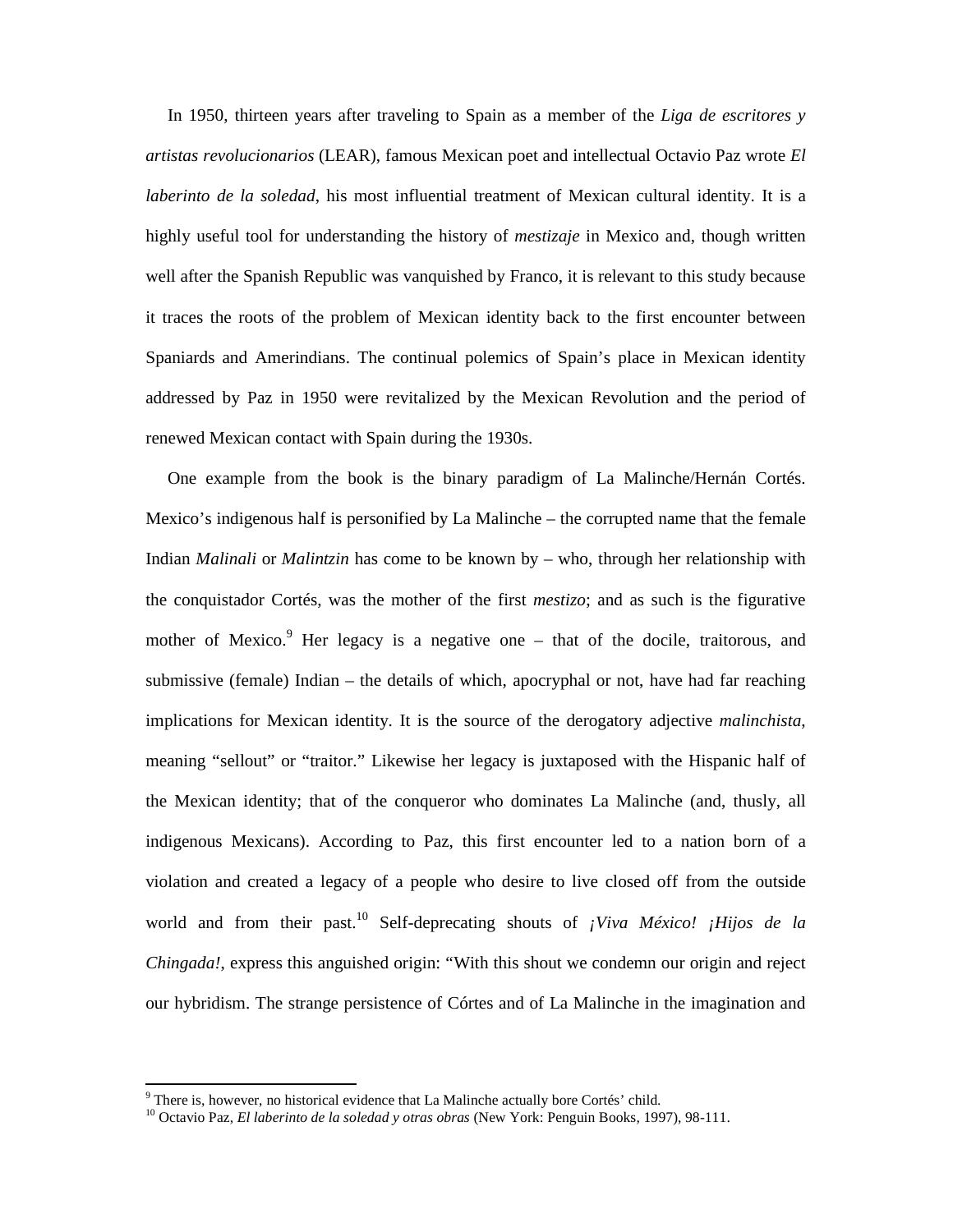sensibility of modern Mexicans reveals that they are more than historical figures: they are symbols of a secret conflict that we have yet to resolve."<sup>11</sup>

 While for Paz this conflict remained unresolved in 1950, during the 1920s and 30s, attempts were made to resolve it through *indigenismo*. Although peripheral to this study, it is worth mentioning that the merits of this movement and its success are still debated by scholars.<sup>12</sup> It is sufficient here to understand that by 1931 it bore significant weight in debate around Mexican cultural and national identity. However, as will be shown, after 1931 the Spanish Republic, and its later defense during the Spanish Civil War, were major influences on this process that brought *hispanismo* back into the discussion in a more positive light than it had had in Mexico's recent past.

 During the Cárdenas *sexenio* (1934-1940), *indigenismo* shifted from a merely assimilationist movement, as it had been during the 1920s, to a radical reassessment of national identity characterized by, according to Alexander Dawson, "a growing assertion of the inherent values of Indian cultures, and later of Indian values themselves."<sup>13</sup> The idealized Indian was a political model not just a cultural icon; a model of the revolutionary Mexican and a central member of the nation.<sup>14</sup> President Cárdenas, literally the central member of the nation, even named his son "Cuauhtémoc" after Mexico's last Aztec ruler and leader of the last viable rebellion against the Spanish. The converse of this was the denigration of the Spanish socio-cultural legacy in Mexico. This was nothing new to Mexico, but it was applied with renewed vigor in the 1920s and 30s where, for example, public education and government supported labor federations became prominent vehicles for the massdissemination of hispanophobic rhetoric. In short, as Mexican leaders forced their nation's

 $11$ Ibid., 111.

<sup>&</sup>lt;sup>12</sup> For a brief summary of the parameters of this debate see, Alexander S. Dawson, "From Models for the Nation to Model Citizens: Indigenismo and the 'Revindication' of the Mexican Indian, 1920-40," *Journal of Latin American Studies* 30 (May 1998): 282-83. <sup>13</sup> Ibid., 283-84.

 $14$  Ibid.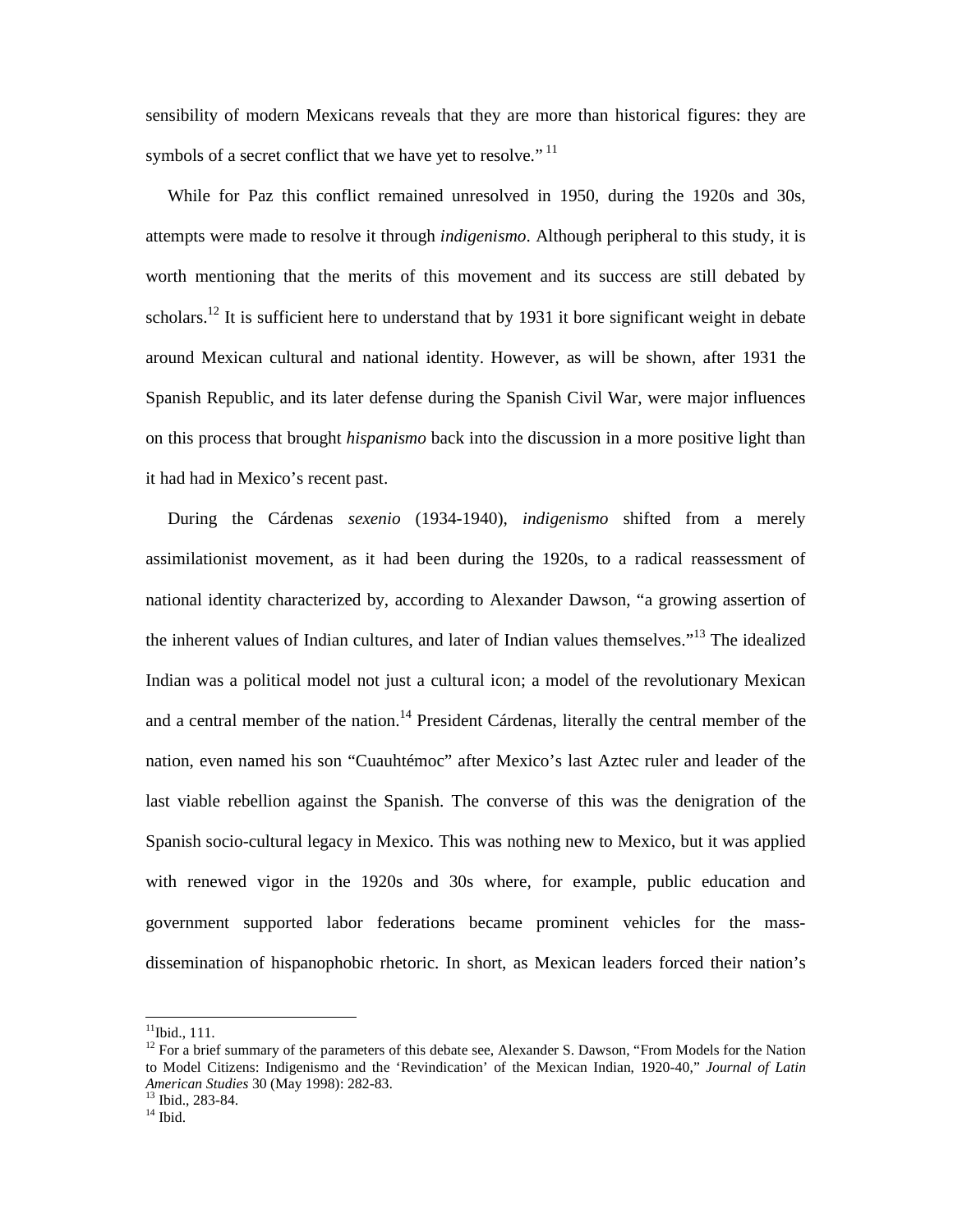identity through the sieve of *indigenismo*, its Hispanic attributes were increasing filtered out and discarded.

 Of course this privileging of the Indian over the European could not, in a few years, replace centuries of Spain's preeminence as a source of culture. Hispanism and Hispanophobia were complex and interrelated issues. For example, Elena Garro, who was married to Paz and accompanied him on his 1937 LEAR trip, remembered a curious scene where Mexicans, having heard of war in Spain, turned up at the embassy to enroll in the Spanish army. When asked by embassy functionaries (rhetorically, it would seem) which side they intended to fight for, the answer was: "Whichever, all we want is to go kill *gachupines*." Once in Spain, she related this and other anecdotes – such as her childhood memories of hometown "gritos" of "¡Viva Mexico!...;Viva!" immediately followed by "¡Mueran los gachupines!...; Mueran!" – to her Spanish comrades.<sup>15</sup> Though Garro does not say so explicitly, it is plausible that her purpose in sharing these stories, both while in Madrid and later in her memoir, was to contrast her love of Spain with the popular hispanophobia of her countrymen; her rejection of which was implied by her solidarity with the Republic. By doing so, she demonstrated her discomfort with the extirpation of *hispanidad* from Mexican identity and, therefore, the Republic's role as a solution to this dilemma. In a broader sense, these examples also attest to the deep-rooted bias against Spaniards in general, even among the very same people who had enthusiastically made the Spanish cause their own.<sup>16</sup>

 Anti-Spanish sentiment persisted even as Mexico opened its arms to tens of thousands of Spanish Republican refugees. As Sebastiaan Faber explains, newly-arrived *peninsulares* found it difficult to reconcile how they understood their nation's legacy with "its representation in the grand narrative of Mexico's national history. Even the most progressive

<sup>15</sup> Elena Garro, *Memorias de España 1937* (Mexico City: Siglo Veintiuno Editores, 1992), 7.

<sup>&</sup>lt;sup>16</sup> Perhaps Paz's critique is applicable here as well: Mexicans who ridiculed Spaniards while nonetheless identifying with the *causa española* were merely engaging in the same self-rejection they had always practiced. "El mexicano y la mexicanidad se definen como ruptura y negación." (*El laberinto*, 112.) In any case, it would still exemplify Spain's place in Mexican Hispano-American identity.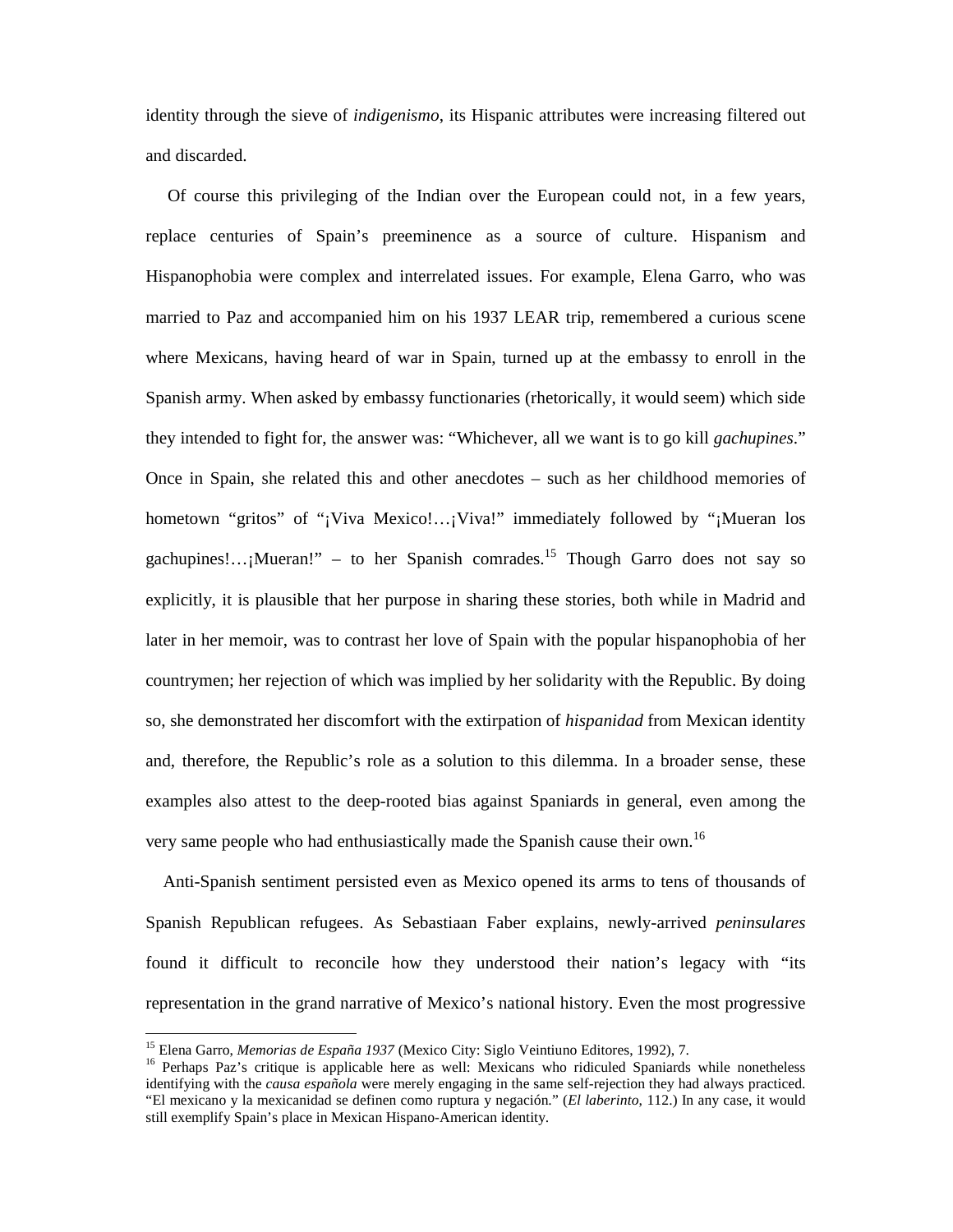Spaniards had never thought of Hernán Cortés as anything other than a national hero. The Mexicans, in turn, did not know any better: all Spaniards were bloodsuckers or *gachupines*, the villains of their history books."<sup>17</sup> Although i*ndigenismo* was not in and of itself anti-Spanish, it was foreign to the exiles who "had a hard time accepting the prominence given to Mexico's indigenous heritage in the nationalist discourse of the revolutionary regime."<sup>18</sup> Though it is important to recognize this anti-Spanish facet of Mexican nationalism, which had been present since independence, it must be emphasized that it did not impede either Mexican support for the Republic or Spain's renewed place in Mexico's national identity. Rather, it further demonstrates the complexity of the approach to *hispanidad* in postrevolutionary Mexico.

 In contrast to these popular expressions of anti-Spanish sentiment, conservative middleand upper-class Catholics (many of whom were Spaniards living in Mexico) who had always venerated Spanish tradition continued to do so. The leftist view of this class as a domestic enemy, in turn, fueled much of the anti-Spanish rhetoric in Mexico. This rhetoric found its way into the public school curriculum under the direction of the Marxist-dominated Secretaría de Educación Pública. Another Marxist, labor leader Vicente Lomardo Toledano, wrote regular columns in *El Universal* denouncing Mexico's Spanish colony and Hispanophile Catholic church as obstacles to proletarian interests.<sup>19</sup>

 Yet these same left-wing groups and labor unions were some of the Republic's biggest supporters in Mexico. Néstor Sánchez Hernández, who at seventeen left his home in Oaxaca for Madrid as a volunteer, recalls that "a powerful railway union" helped subsidize his trip because he, according to the union, "believed in the Spanish cause and wanted to go to

<sup>&</sup>lt;sup>17</sup> Faber, "Between Cernuda's Paradise and Buñuel's Hell," 221.

 $^{18}$  Ibid.

<sup>&</sup>lt;sup>19</sup> For examples of both anti-Spanish questions in public school examination books and Lombardo's relationship to the Mexican press, see Powell, "Mexico," 53.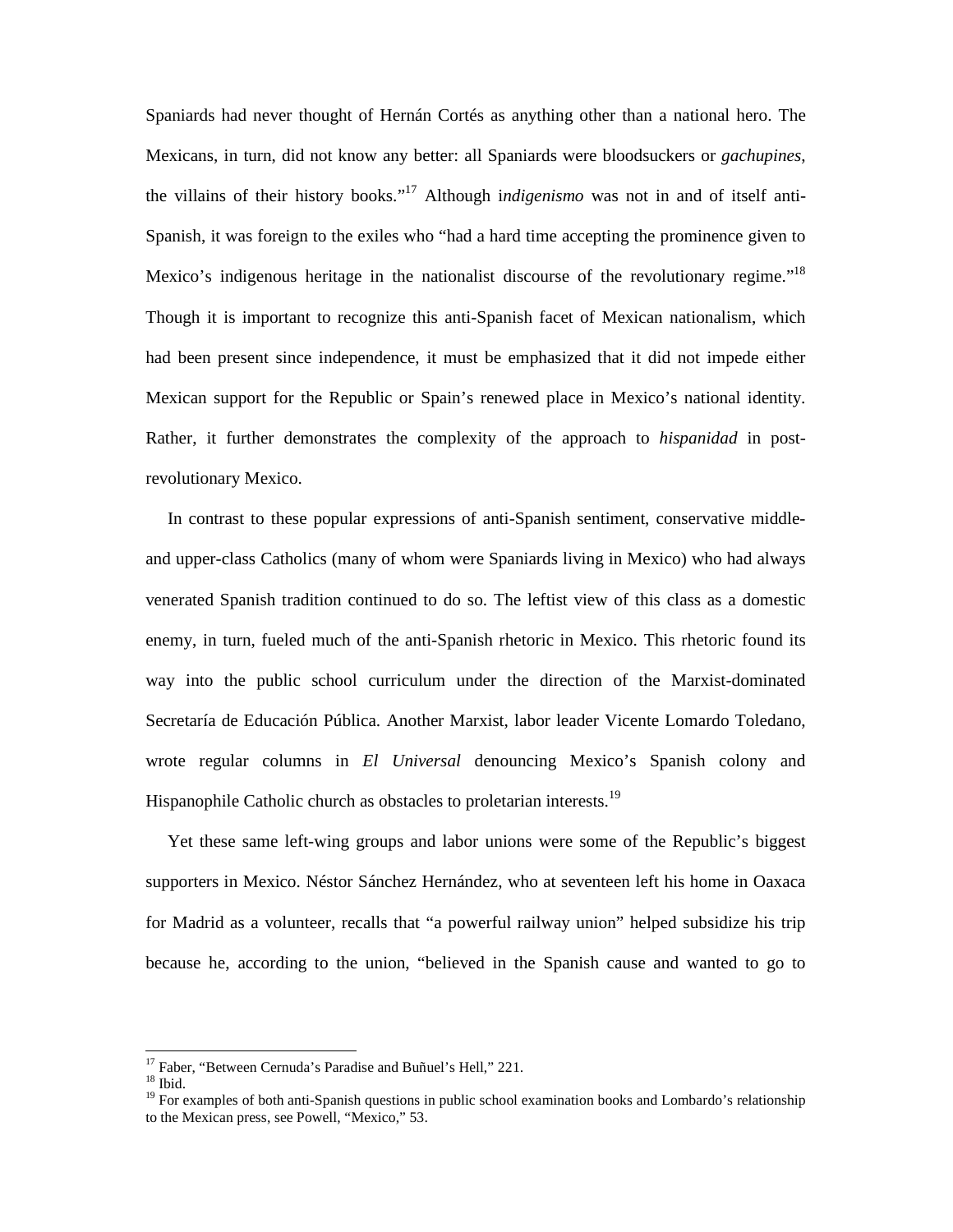defend Madrid."<sup>20</sup> As Powell relates, "[i]f the Revolution had generally heightened such antitraditional, anti-Spanish feelings, it had also made widespread sympathy for Spain's new Republic possible in Mexico."<sup>21</sup> Mexicans saw the struggles and goals of their revolution in those of the Republic, which reinforced Spain's place in Mexican identity. Sánchez cites his emotion after viewing a ballet depicting the heroism of Pancho Villa and Emiliano Zapata in Mexico City's National Stadium as a principle motivation for his decision to fight in Spain: "that marvelous ballet […] so moved me that it reinforced more than ever among my most elemental ideals the intention of someday running toward wherever liberty and justice of man was threatened, so as to join the fight for their defense."<sup>22</sup> The artistic (i.e. cultural) representation of his own history, of what he understood as *lo mexicano*, connected him to the defense of Spain.

 Still others in Mexico embraced their Hispanic heritage as a bulwark against alleged plots to "dehispanize" Mexican culture.<sup>23</sup> One interesting proponent of this was Blanca Trejo, a Mexican journalist who traveled to Spain during the Civil War. In her answer to a letter writer who had asked her the significance of the Republican cause, she responded:

You know that I have carried the drama of the Spanish people in my soul and that because of this I have been saddened, because to feel it, it is not necessary to be a communist but rather to have a capacity of heart. Heart! The organ that encourages our being and where the racial, historical, and idiomatic unity that Spain gave us meets; the origin of that which the politics of the "Bad Neighbor" attempts to separate us from, dehispanoamericanizing us in order to focus our attention and contain our interests and feelings on the cold blunt mercantilist reality of *Yanquilandia*.

<sup>20</sup> Néstor Sánchez Hernández, *Un mexicano en la guerra civil española y otros recuerdos* (Oaxaca: Carteles Editores, 1997), 95.

<sup>&</sup>lt;sup>21</sup> Powell, "Mexico," 53.

<sup>22</sup> Sánchez, *Un mexicano en la guerra civil española*, 86. "…aquel maravilloso ballet…me emocionó tánto [sic] que fincó más aún en mis elementales ideales el propósito de algún día correr hasta donde la libertad y la justicia para los hombres estuviera amenazada, para sumarme a su lucha por defenderlas."

 $23$  Powell, "Mexico," 52.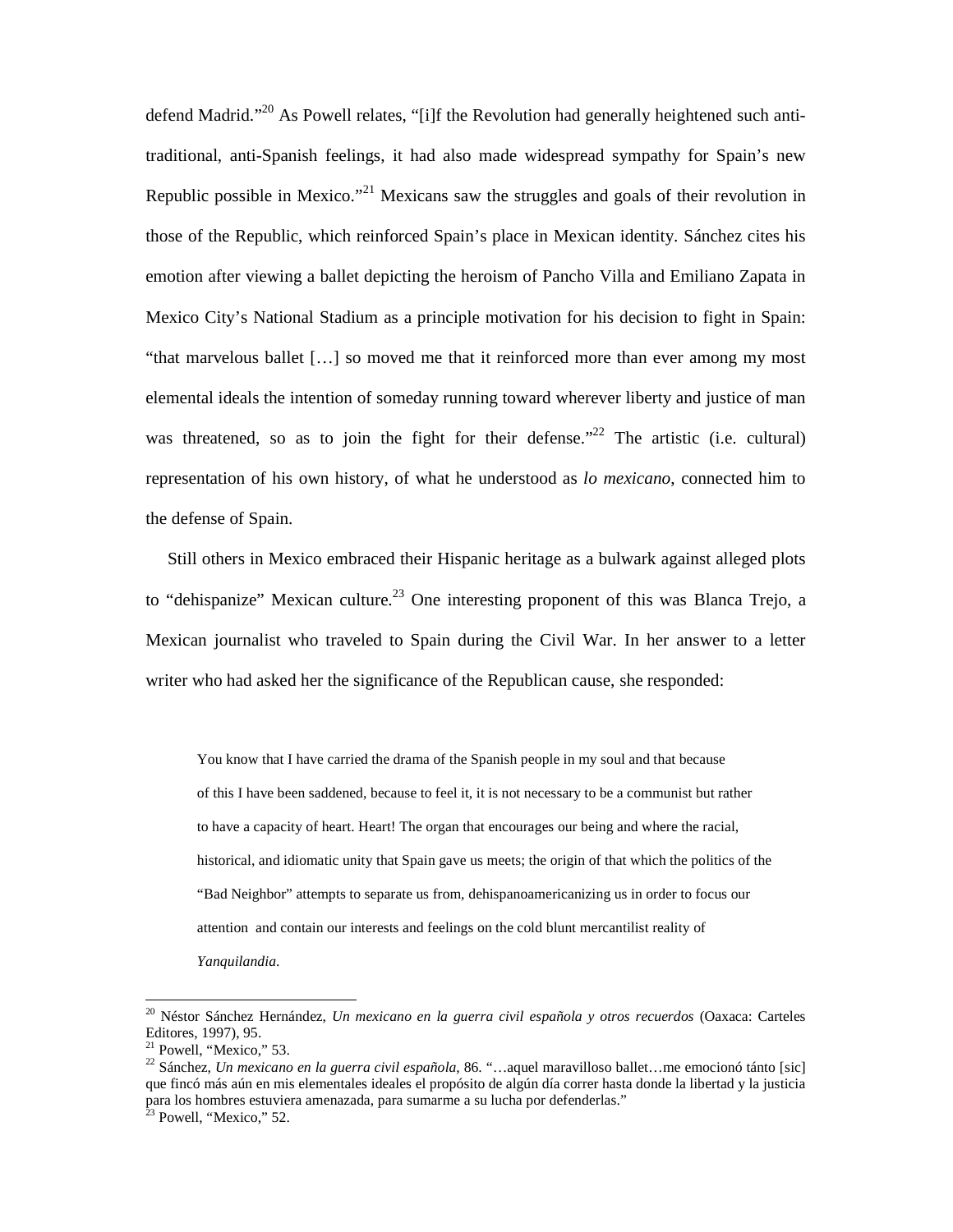Trejo concluded her impassioned critique by lamenting that the United States threatened to stab the "heart of [Latin] America which is the same as the heart of Spain!"<sup>24</sup> Trejo's reflections are important because, besides demonstrating that Hispanism was multi-faceted and applied for different purposes, they also confirm the role of the Spanish Civil War – in this case experienced first-hand – in reaffirming Hispanic identity in Mexico. It would be much more difficult to imagine this stance had the Republic never existed to shatter the traditional image of Spain. Trejo does not lament the "demestization" of Mexico. Nor does she mention indigenous identity as being threatened by *yanquí* imperialism; both of which may had been her focus in the absence of an acceptable version of Spain to make Hispano-Americanism worthwhile. Instead, *hispanidad* is here the essence of Mexican identity. That Trejo directly relates its defense with the "drama of the Spanish people," that is, the defense of the Republic, again demonstrates its role in "rehispanoamericanizing" Mexican identity.

 Also important is her use of human anatomy, the heart, to symbolize the connection between Mexico and Spain. *Hispanidad* is vital to Mexicaness, just as the heart is vital to human life. The one is subsumed in and sustains the other, and any attempt to remove it will destroy the whole body. Another example comes from Alfonso Reyes, who Powell describes as "[o]ne of Mexico's most prominent liberal Hispanists," who "concluded that Spain's many problems could be solved by the moderate left."<sup>25</sup> In 1932 Reyes wrote, "When I turn my eyes to my land, I see it, and I understand it as such a natural prolongation of Spain! Going to Spain was for me entering more into Mexico. The two loves are fused within me and nothing

<sup>24</sup> Blanca Lydia Trejo, *Lo que vi en España* (Mexico City: Editorial Polis, 1940), 9-10. "Tú sabes que el drama del pueblo español lo he llevado en el alma y que por eso me he vuelto triste, porque para sentirlo, no precisa ser comunista sino tener capacidad de corazón. ¡Corazón! Víscera que alienta nuestro ser y en donde concurre la unidad racial, histórica e idiomática que nos dio España, matriz de la que pretende desligarnos la política del "Mal Vecino" deshispanoamericanizándonos para enfocar nuestra atención y encuadrar nuestros intereses y sentimientos en la fría y contundente realidad mercantilista de Yanquilandia. ¡Puñalada trapera asestada al corazón de América que es el corazón de España!"

 $25$  Powell, "Mexico,"  $52$ .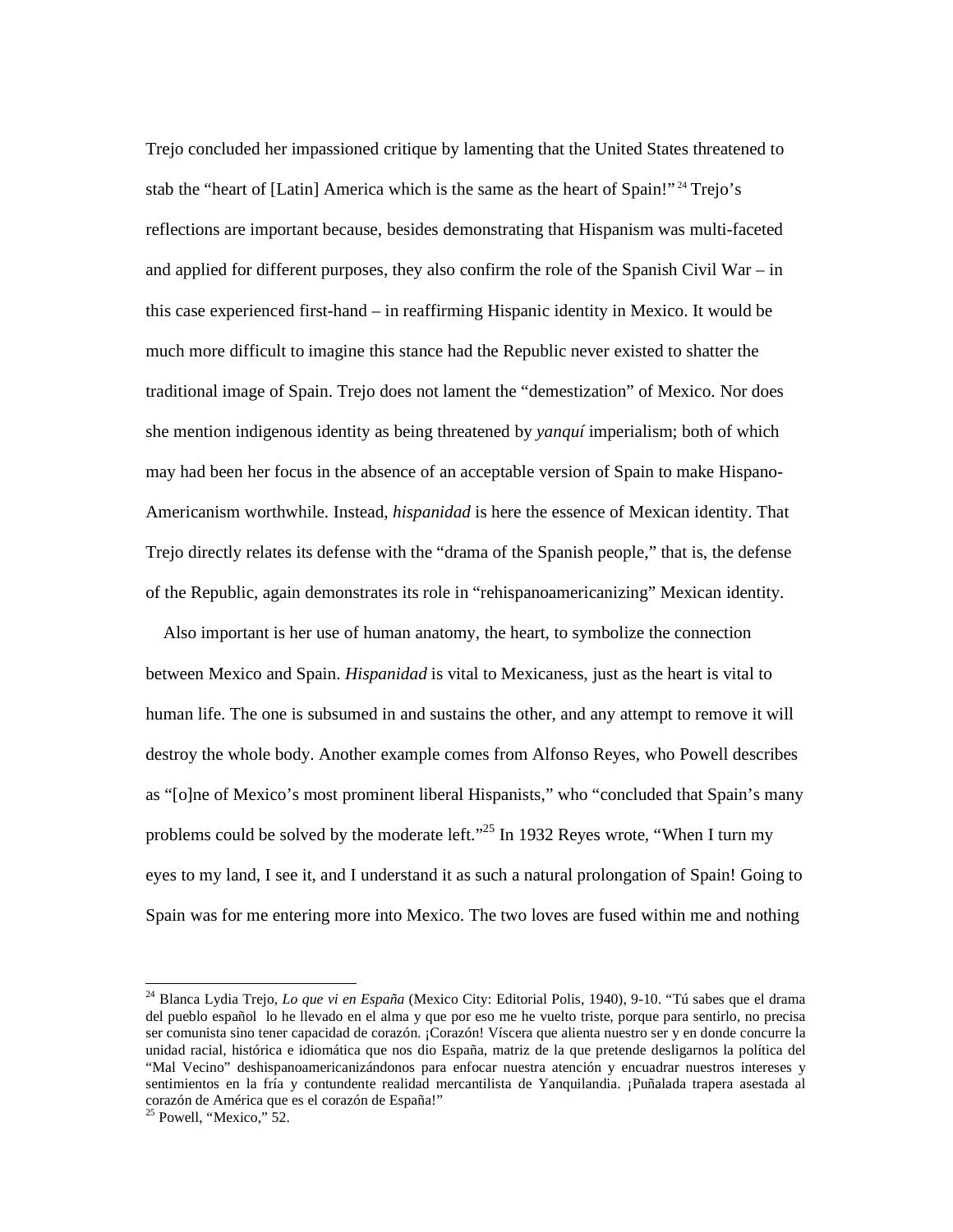will be able to separate them."<sup>26</sup> For Reyes, the two countries are physically connected with each other as well as incorporated into his being. As seen here and again below, the theme of physical connection with Spain is prevalent in the Spanish Civil War narrative produced by Mexicans.

 Finally, after 1931 there was an obvious symmetry between the progressive political goals of the revolutionary Mexican government and its Spanish counterpart which motivated the former's political, military, and diplomatic support for the latter. Before the war, the Mexican government had been alienated from the international status-quo owing to its "revolutionary" reputation. It was alone in a region where governments led by conservative oligarchs were the norm. The ruling Partido Nacional Revolucionario (PNR) was criticized for its leftist rhetoric and attacks on Catholicism among other things. Spain found itself in a similar situation after 1931 and the two countries made natural allies.<sup>27</sup> These political ties, as is obvious, made cultural ties easier and thus reinforced Spain's prominent place in postrevolutionary Mexico.

 The Republic was the wildcard that allowed Mexicans who were so inclined to untangle the convoluted knot of *indigenismo*, Hispanism, and Hispanophobia. It made these three seemingly paradoxical currents compatible. Mexicans could simultaneously elevate their indigenous past, hate Spanish tradition, and love Republican Spain. As the examples of Sánchez, Garro, and Trejo show, this took different forms, but for each the common denominator was the Republic experienced in the context of post-revolutionary Mexico. The former colonizer had been bisected into two clearly demarcated versions; one acceptable, one not. Even in the face of vestigial anti-Spanish bias expressed by some of the very people who ardently supported it, the Republic allowed Mexicans to reaffirm their Hispano-American identity without contradicting their continued rejection of Spain's socio-cultural legacy.

<sup>&</sup>lt;sup>26</sup> Ouoted in Ibid.

 $^{27}$  Ibid., 55.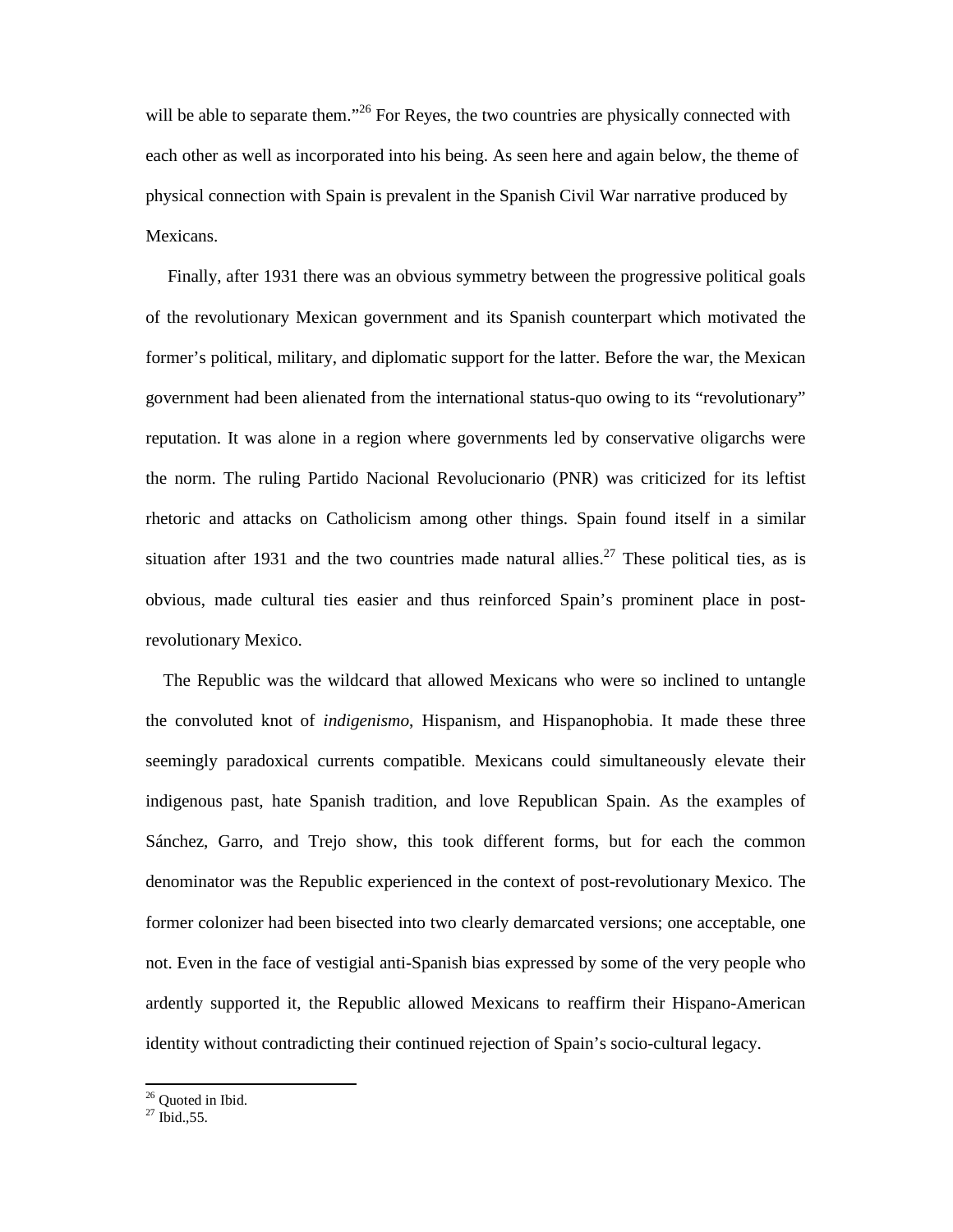### **Mexicans in Spain During the Civil War**

 With the outbreak of war in 1936, Many Mexicans went to Spain in various capacities: as doctors and nurses, as volunteer combatants and pilots, to offer technical help or to propagandize for the Republic. Almost all were motivated by an ideological affinity with the Left somewhere between liberal Republicanism and revolutionary socialism. As Powell explains, "PNR liberals admired and identified with Spanish liberalism; Mexican radicals…saw hope for a proletarian victory over bourgeois capitalism in Spanish extremism."<sup>28</sup> To be sure, a few went for less ideological and more practical reasons such as the search for adventure or to escape domestic problems, but these were exceptions to the rule.<sup>29</sup> While solidarity with the Spanish Republic came from a variety of national, political, and cultural sources, the Mexican version was, to reiterate, unique because it came from the only country with a both a Spanish colonial legacy and a left-wing revolutionary government.

 Mexican intellectuals and artists had a particularly strong affinity for Spain. As mentioned, many traveled there during the Civil War, most as members of the LEAR, and participated in the Second International Congress of Writers for the Defense of Culture – a gathering of prominent early twentieth-century antifascist intellectuals.<sup>30</sup> During July and August of 1937 famous Mexicans such as composer Silvestre Revueltas, Paz and Garro, artist Juan de la Cabada, and author José Mancisidor toured Spain and promoted what came to be known as "culture-as-weapon."<sup>31</sup> Their goal was, according to Paz, to "manifest the active solidarity of the artists and writers of Mexico with the Spanish people."<sup>32</sup> This objective was realized through the *acto*, a ritualized multi-genre performance that combined aesthetic and

<sup>28</sup> Ibid., 54.

<sup>&</sup>lt;sup>29</sup> One opportunistic pilot, Luis Monter Cerrillo, apparently went to Spain for no other reason than to escape his wife and four children. See Ojeda Revah, *México y la guerra civil española*, 307 n.1.

 $30$  See Manuel Anzar Soler, "El segundo congreso internacional de escritores para la defensa de la cultura (Valencia-Madrid-Barcelona-París, julio de 1937)" Julio de 1937,

http://www.bib.uab.es/human/exposicions/exili/1937/aznar.asp (accessed April 21, 2009).

<sup>31</sup> Carol A Hess, "Silvestre Revueltas in Republican Spain: Music as Political Utterance," *Latin American Music Review* 18 (Fall/Winter 1997): 281.

<sup>32</sup> Octavio Paz, *Itinerario*, (Mexico City: Fondo de Cultura Económica, 1993), 62. "Manifestar la solidaridad activa de los artistas y escritores de México para con el pueblo español."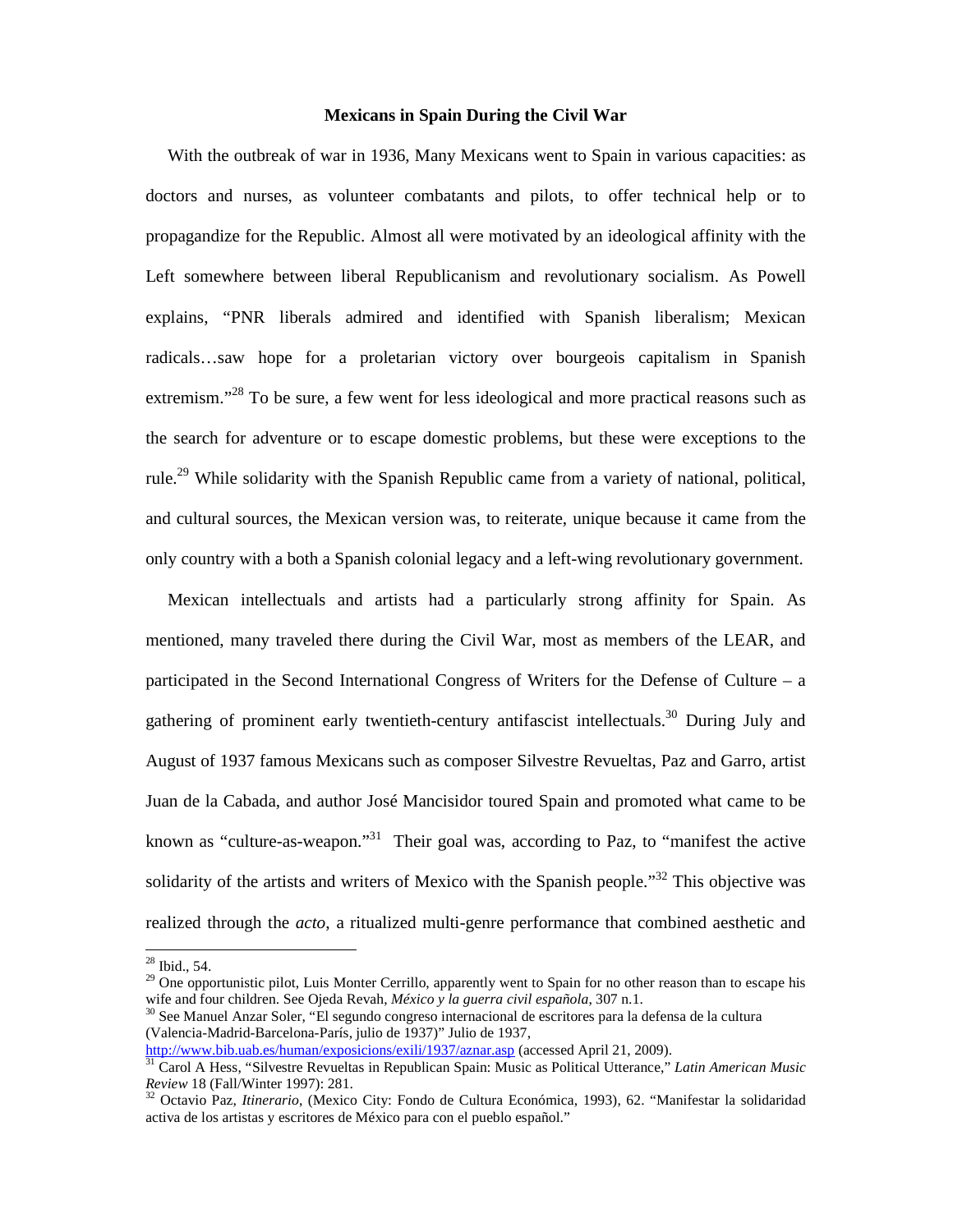political expression.<sup>33</sup> These were often sponsored by one or more political organizations and featured political speeches interspersed among music, theatre, and poetry. According to Hess, "one of the most salient aspects of the *acto* seems to have been its rally-like atmosphere, in which emotions of an already receptive public might be whipped up to the point of frenzy.<sup>34</sup>

 Along with *actos*, Mexican intellectuals participated in other ways that reinforced themes of cultural solidarity and brotherhood between them and their Spanish comrades. During the Congress, Mexican and other Latin American delegates signed a manifesto expressing that by "working for Spain's triumph, they worked for the triumph of Hispano-America."<sup>35</sup> In 1937, famed Mexican muralist Daniel Siqueiros, who had fought during the revolution and eventually became a coronel in the Republican army, lectured on "Art as a Tool of Combat" where he presented modern Mexican art as a metaphorical representation for Spain's struggles.<sup>36</sup> The Spanish paper *Mono Azul* published notices commemorating the contribution of Mexican intellectuals to the Republican cause and declared itself in solidarity with the LEAR's publication *Frente A Frente.<sup>37</sup> Mono Azul* was printed in Madrid and often carried poetry and other writings produced by anonymous soldiers in the trenches. It was founded in August, 1936 by a group of young Spanish intellectuals including Rafael Alberti. Importantly, it printed excerpts of Mancisidor's book *De una madre española*, a romantic version of the Republic's defense of Spain. Mancisidor also published his article *Somos tan españoles como los españoles*, the title of which is illustrative of the central argument of this work.<sup>38</sup>

<sup>33</sup> Hess, "Silvestre Revueltas," 278.

<sup>34</sup> Ibid., 282.

<sup>35</sup> "…al trabajar por el triunfo de España, trabajaban por el triunfo de Hispanoamérica." Quoted in Ojeda Revah, *México y la guerra civil española*, 186.

<sup>36</sup> Hess, "Silvestre Revueltas," 284. Siqueiros, *Me llamaban el coronelazo* (Mexico City: Editorial Grijalbo, 1977).

<sup>37</sup> Baumann, *Los voluntarios latinoamericanos*, 165; Alicia Azuela, "*El Machete* and *Frente a Frente*: Art Committed to Social Justice in Mexico," *Art Journal* 52 (Spring 1993): 82.

<sup>38</sup> Baumann, *Los voluntarios latinoamericanos*, 165. For information on *Mono Azul* see Eduardo Mayone Dias, "Los Romances de la Guerra Civil de España: ¿Literatura Comprometida?," *Hispania* 51, no.3 (September 1968), 433-34.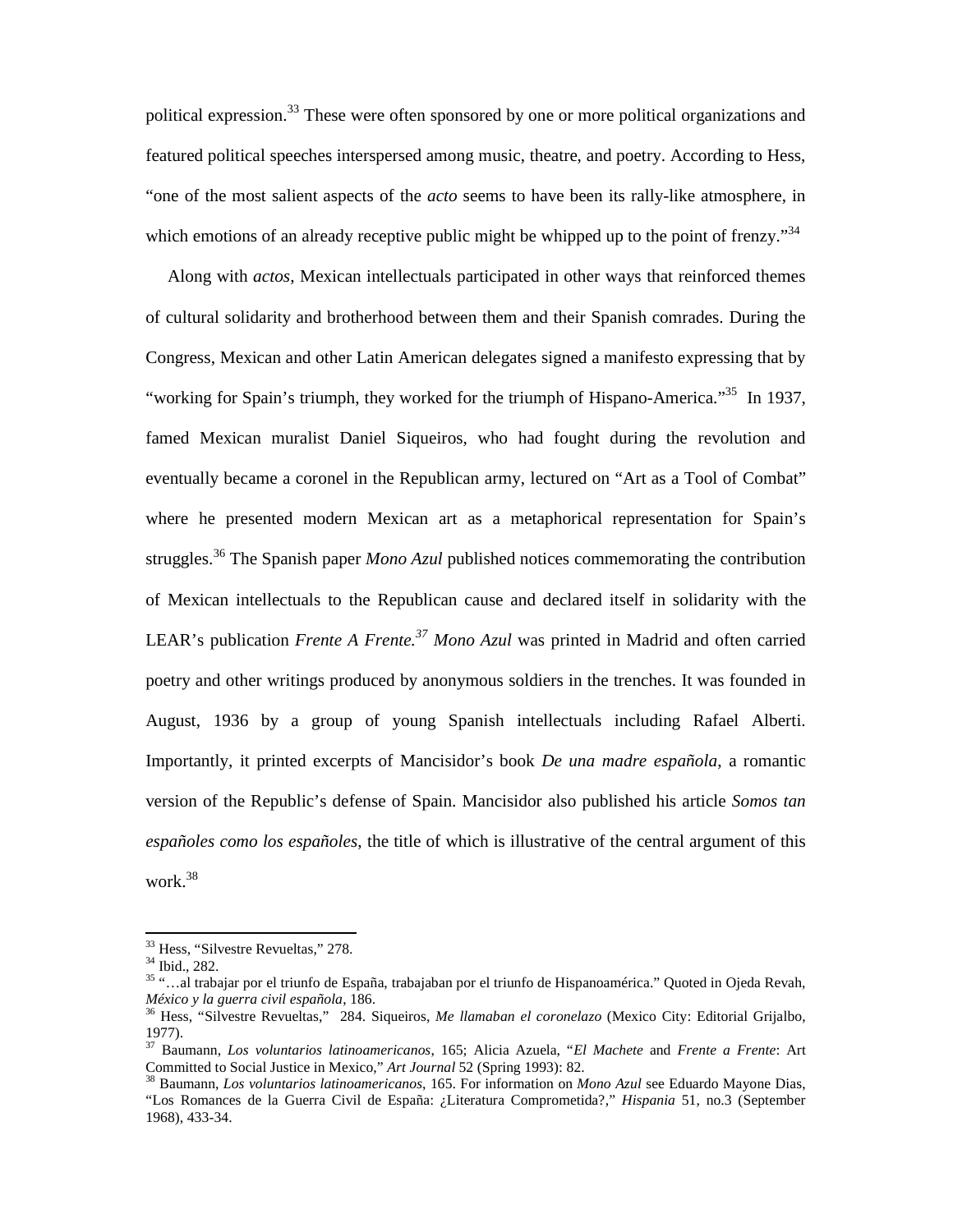Silvestre Revueltas gave concerts as part of *actos* where he showcased his works such as *Homenaje a Federico García Lorca*, *Caminos*, and *Janitzio*. On 19 September 1937, true to the format of an *acto*, his music was performed in conjunction with poetry read by Alberti and Paz. Alberti and Revueltas became acquainted during their time together in Spain and the former had been friends with Lorca, whose murder by a Nationalist firing squad had affected the Mexican composer greatly. In addition to the forum he provided Mexican intellectuals in *Mono Azul*, Alberti also published reviews of Revueltas' concerts in the socialist periodical *La Voz*. These reviews focused more on Revueltas' politics than on his music and thus reinforced both "culture-as-weapon" and Mexican-Spanish solidarity. Revueltas' music was deemed a weapon that, by inspiring "revolutionary anger," could be wielded against the enemy. He is credited with universalizing Mexican music, further cementing fraternal bonds between his homeland and his host country.<sup>39</sup> As these few examples show, emphasizing a shared *hispanismo* was a priority for Mexican intellectuals in Spain during the Civil War.

 At the same time Mexicans reinforced their *hispanidad* through opposition to the Nationalists. In fact, they had been resisting this version of Spain since before the elements of Spanish military had revolted, even before the Republic existed. The very traditions that had alienated Mexico from its Hispanic roots were represented by the Nationalists and personified by Franco. Before 1931, because the Republic – the acceptable alternative version of Spain – did not exist in any practical form outside the minds of idealistic liberal reformers, rejecting traditional Spain meant rejecting *hispanidad* in its totality; a process that was painful for many. Solidarity with and defense of Republican Spain allowed Mexicans to completely reconfigure this concept. Rejection of the traditional Spain was now an *affirmation* of Hispanism. It was for the love of Spain, and, thus, a love of themselves as Hispano-Americans, that Mexicans hoped to conquer their enemies. This sentiment was succinctly

l,

<sup>&</sup>lt;sup>39</sup> Hess, "Silvestre Revueltas," 286-87.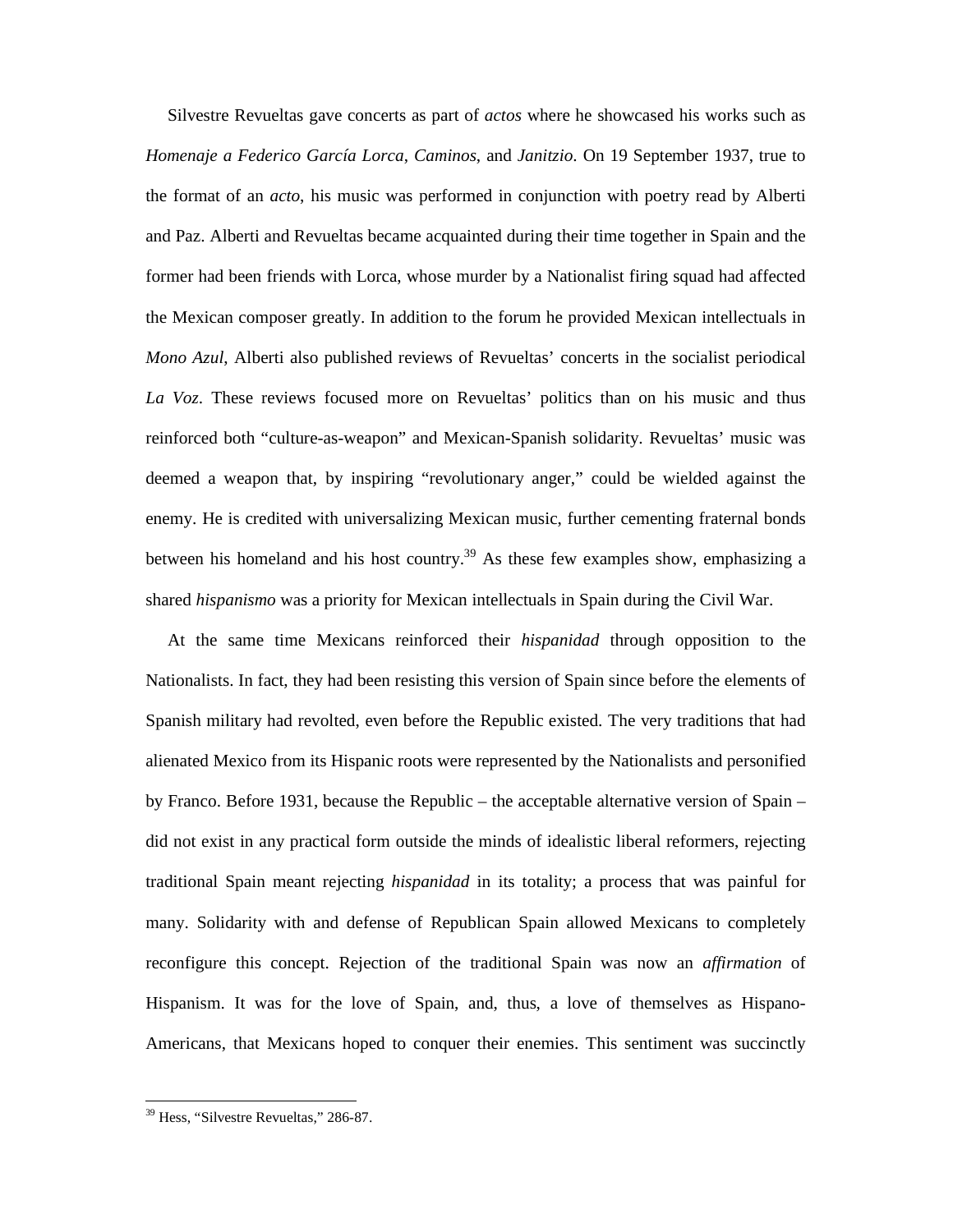expressed by Ramón P. de Negri, the then Mexican ambassador in Spain. In a cable sent from his office to president Cárdenas on 10 March 1937, he wrote:

With the army, with the aristocracy, with the Church, with Spanish feudalism, which made Mexico and all of America a land of conquest, a colony for the exploitation of man; Which left us *latifundismo*, religious fanaticism, political oppression, a lack of culture and its consequences, the Mexican cannot have any other relation except one of hatred. The Mexican people must feel the Spanish cause to be theirs now more than ever. 40

 The significance of this is that what Negri saw in Spain was not the European problem of fascism, or the more general issue of an assault on democracy. He did not include either in his list of Spanish evils. Instead, for him the Spanish Civil War was a *Mexican* problem. The ills he listed were those that Mexico had suffered and overcome yet which persisted as objects of Mexican hatred. This hatred was also self-directed; Franco represented the traditional Spain – the Spain from whose 300 years of colonialism emerged a fractured Mexican *mestizo* identity – that post-revolutionary Mexicans rejected, but could not escape, within themselves. To be sure, Mexicans were fighting for republicanism, revolution, and worldly abstractions such as 'freedom,' 'socialism,' and 'democracy.' Yet they also saw something else; they saw in the Republic the destruction of the shameful traditional Spain and the creation of a new *país hermano* which they could proudly embrace and which afforded the opportunity to reinvent and revitalize their own identity as a nation of Hispano-Americans. As Negri's statement shows, the "Spanish cause" was also very personal for Mexicans; they were fighting for themselves.

Another example of this is the transformation of how Madrid was conceptualized by

l,

<sup>40</sup> Quoted in Baumann, *los voluntarios latinoamericanos*, 166.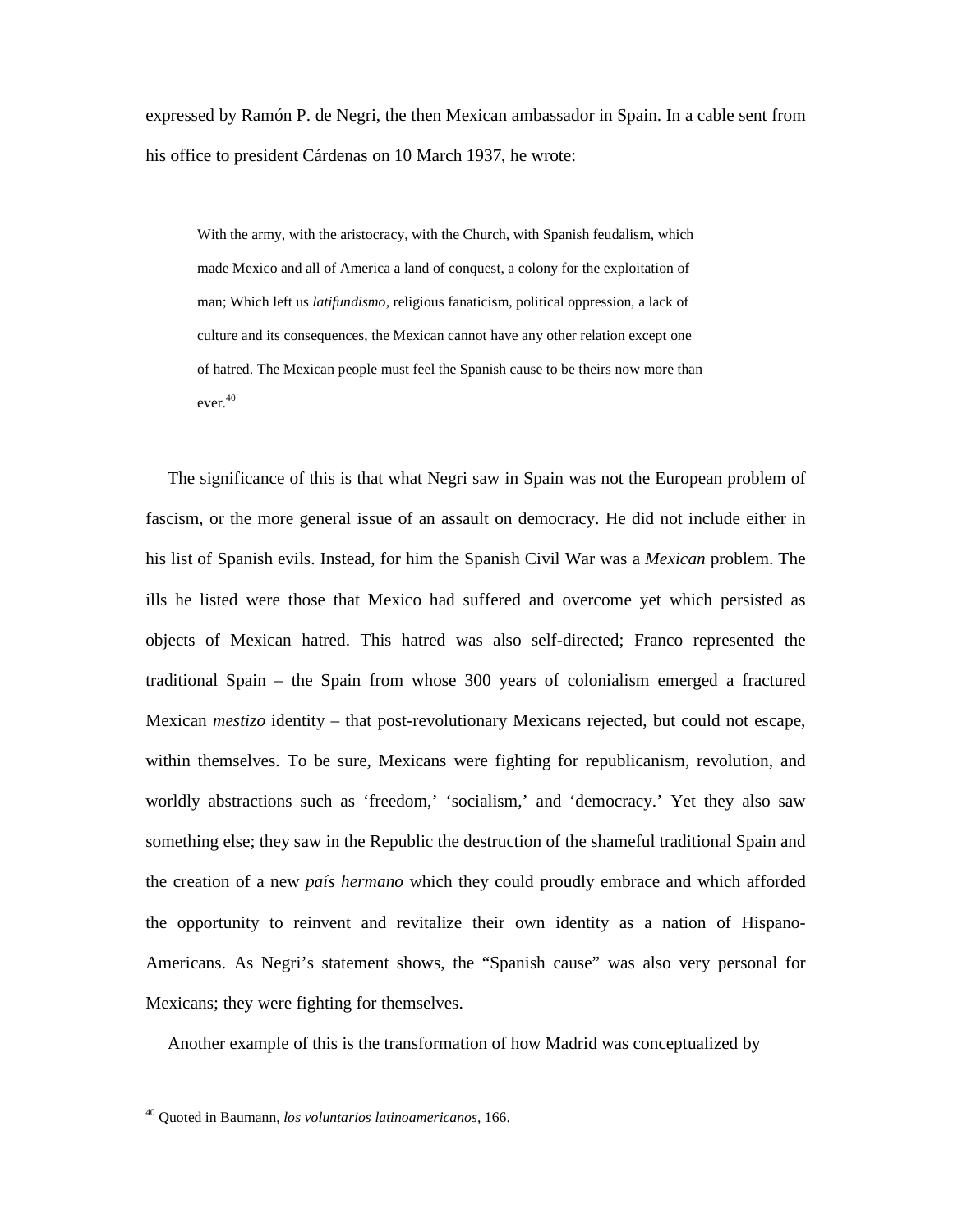Mexicans after the war began. The defense of Madrid symbolized the entire Spanish Civil War for many sympathetic to the Republican cause. Long scorned as the literal epicenter of Spanish imperialism, what to Bolívar had symbolized an evil stepmother (*madrastra*), and from which had emanated all injustice and oppression in Latin America and Mexico, it was now *la ciudad martír*. <sup>41</sup> Revueltas echoed this sentiment in letters to his wife written while in Spain with the LEAR. The most salient example of this is his letter of 27 July after his first excursion to Madrid, at the time under siege by the Nationalists, in which he wrote, "What excitement I had upon arriving in Madrid! With what joy we set off [for the city], knowing full well the danger…but with souls full of faith and of love, with the desire to be closer, to touch, to feel the heroic heart beat of this people [town?], so full of generosity, so brave, so honorable." This is followed with three sentences describing the countryside between Valencia and Madrid. Apparently the mere act of writing the city's name triggered the subsequent fit of sentiment written in parentheses immediately following "Madrid": "Beloved City! My heart embraces your pain; smiling city; I wish to share your tears and exalt in your triumphs. I want to have you within me, unblemished city!"<sup>42</sup> Just as Trejo used the imagery of a Spain incorporated into the anatomy of Mexico, Revueltas expressed his longing to experience Madrid with his own corporal symbolism. In both cases the use of these literary techniques underscores the deeply personal place Republican Spain occupied in Mexican identity.

 Sánchez idealized Madrid much the same way, though he expressed himself with less flare.<sup>43</sup> Like Trejo and Revueltas, he wrote of a physical connection to the Spanish conflict

<sup>41</sup> Ojeda Revah, *México y la guerra civil española*, 189.

<sup>42</sup> *Silvestre Revueltas por él mismo* (Mexico City: Ediciones Era, 1989), 98. "¡Que ilusión tenía de llegar a Madrid! Con qué alegría partimos el camarada Lucio y yo, a sabiendas del peligro, a sabiendas de todo, pero con el alma llena de fe y de amor, con el deseo de estar más cerca, de palpar, de sentir latir el corazón heroico de este pueblo tan lleno de generosidad, tan bravo, tan recto."; "¡Amada ciudad! Mi corazón quisiera abrazar tu dolor, ciudad sonriente; quisiera llorar con tus lágrimas y exaltarme con tus triunfos; quisiera tenerte dentro de mí, ¡ciudad sin mancha!"

<sup>&</sup>lt;sup>43</sup> Though he wrote of his experiences decades later which possibly tempered his recollection of his enthusiasm while Revueltas wrote from the "heat of the moment."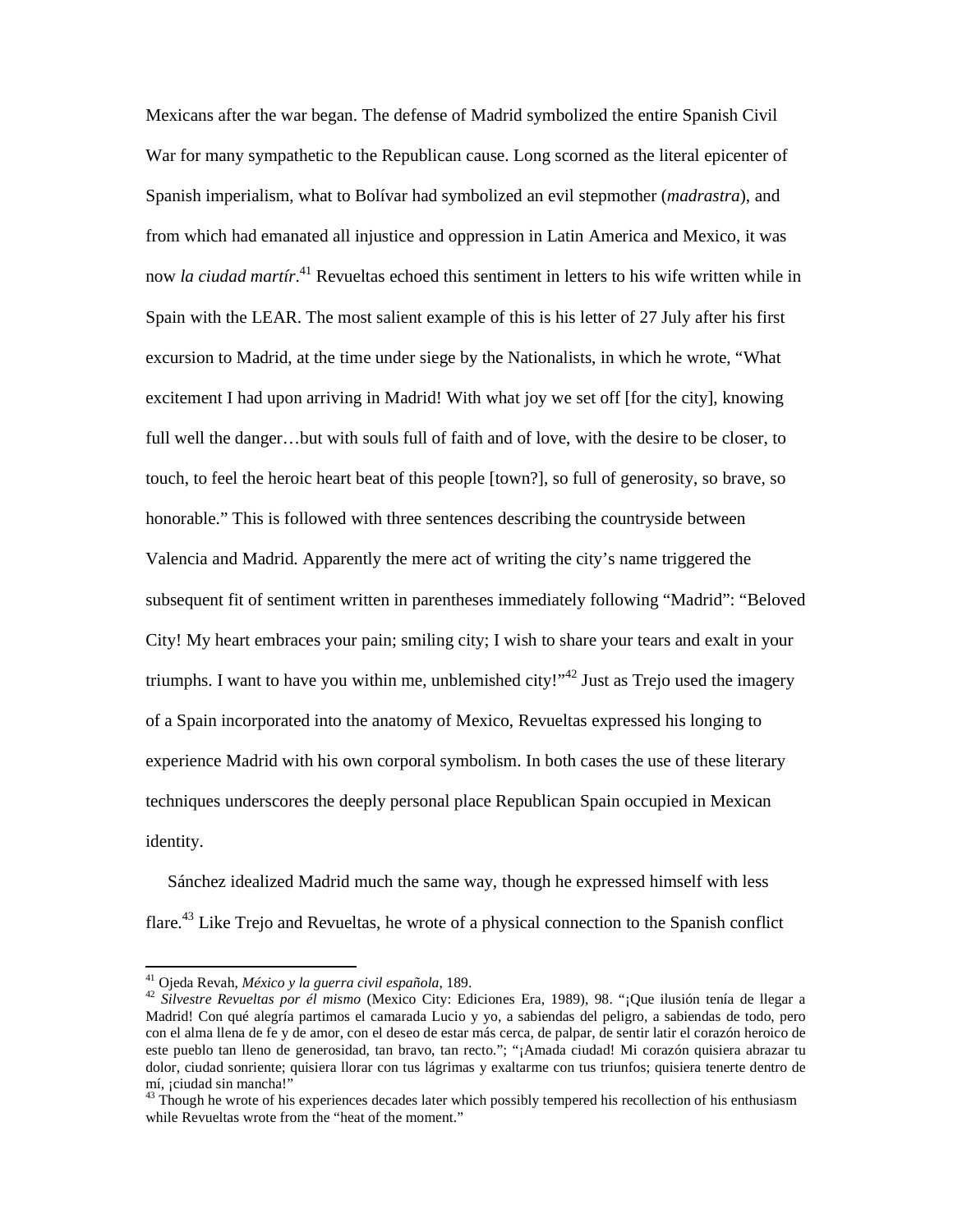and the defense of Madrid. Upon learning of the Spanish Civil War, he writes that "I immediately felt within myself the secret longing to run to Spain and join with those who defended Madrid… Madrid was my obsession and I longed to arrive in its trenches with a rifle...and to be accepted as a volunteer."<sup>44</sup> Thus Madrid, which for so long had been seen as a source of malevolence, was now viewed as a source of inspiration and pride for Mexico. Mexicans had had to fight against Madrid to separate from Spain in order to forge a national identity in the first place. During the Spanish Civil War however, Mexico struggled alongside Madrid, which by then symbolized a bridge to Mexican identity, not an obstacle.

 The Spanish Republic was Spain's first democracy and the object of much of the world's hopes and revolutionary aspirations during the Spanish Civil War. In Mexico it changed the way many Mexicans conceptualized Spain and, as Hispano-Americans, how they saw themselves. Mexicans participated in the defense of the Republic during the Civil War at home and in Spain, and wrote passionately of the revitalized significance this experience had for them. Just as Spanish Republican exiles were in many cases renewed by their contact with Mexico after the war, the Spanish Civil War revitalized Hispanism in Mexico where, since the Revolution, it had been moribund as a cultural influence. In other words, as Spaniards found a new place in Mexico, Mexicans found a new place for Spain – the idealized Republican version – in their national and cultural identity.

<sup>44</sup> Sánchez, *Un mexicano en la guerra civil española*, 93. Once he actually arrived in Spain, however, he spent little time in Madrid and took no part in its defense. Instead he participated in the famous battle of the Ebro where he was wounded in combat. Interestingly, he served in an international brigade comprised mostly of polish volunteers. According to Siqueiros, this was the only case of a Latin American serving in anything other than a Spanish brigade. See Siqueiros, *Me llamaban el coronelazo*, 358; Sánchez, *Un mexicano*, 144.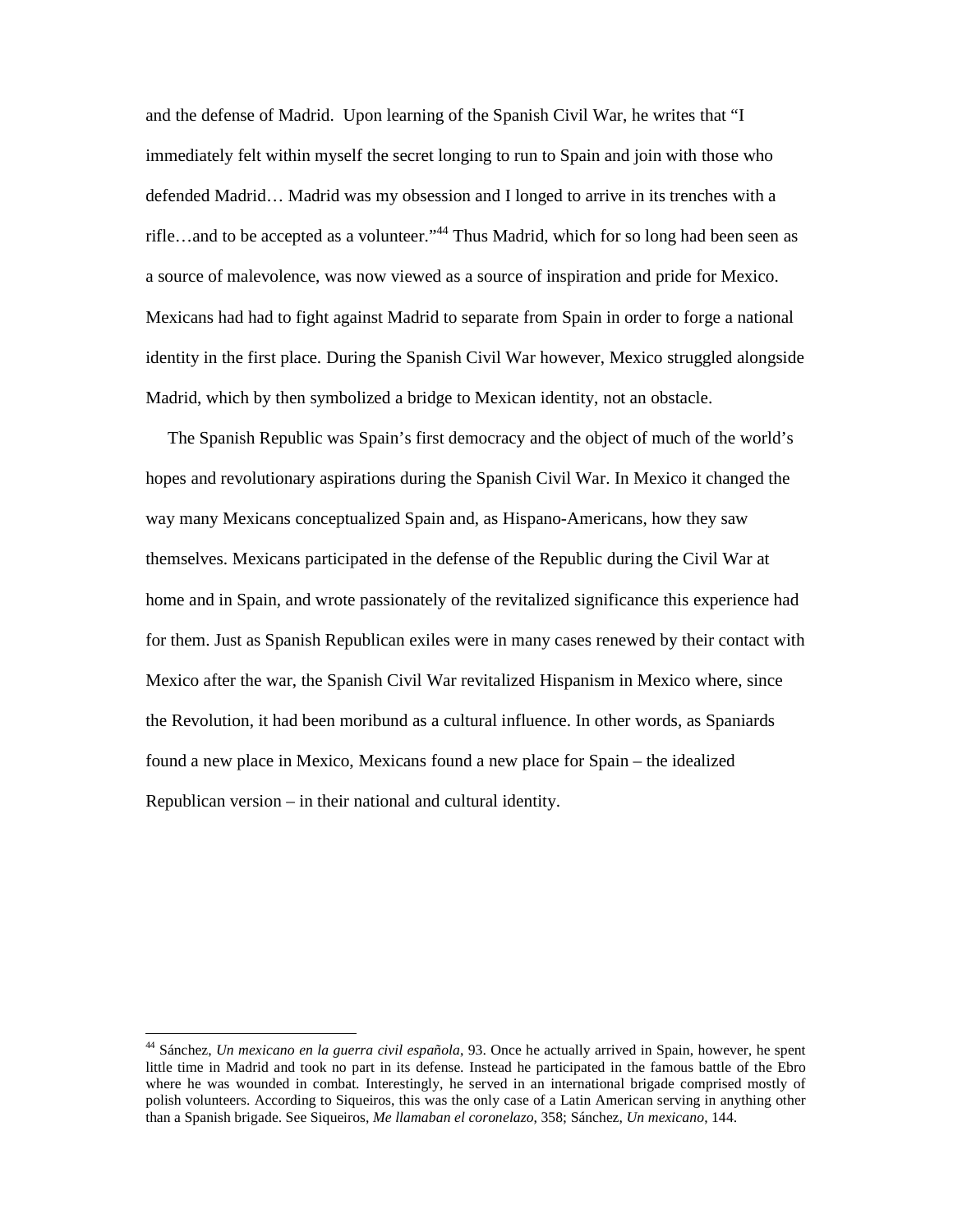## WORKS CITED

## PRIMARY SOURCES

Garro, Elena. *Memorias de España 1937*. Mexico City: Siglo Veintiuno Editores, 1992.

Revueltas, Silvestre. *Silvestre Revueltas por él mismo.* Mexico City: Ediciones Era, 1989.

Sánchez Hernández, Néstor. *Un mexicano en la Guerra Civil española y otros recuerdos*. Oaxaca: Carteles Editores, 1977.

Siqueiros, David. *Me llamaban el coronelazo*. Mexico City: Editorial Grijalbo, 1977.

Trejo, Blanca Lydia. *Lo que vi en España: episodios de la guerra*. Mexico City: Editorial Polis, 1940.

# SECONDARY SOURCES:

Anzar Soler, Manuel "El segundo congreso internacional de escritores para la defensa de la cultura (Valencia-Madrid-Barcelona-París, julio de 1937)" Julio de 1937, http://www.bib.uab.es/human/exposicions/exili/1937/aznar.asp (accessed April 21, 2009).

- Azulea, Alicia. "*El Machete* and *Frente A Frente*: Art Committed to Social Justice in Mexico." *Art Journal* 52 (Spring 1993): 82-87.
- Baumann, Geraldo Gino. *Los voluntarios latinoamericanos en la guerra civil española*. San José C.R.: Editorial Guayacán, 1997.
- Cate-Arries, Francie. "Conquering Myths: The Construction of 'Mexico' in the Spanish Republican Imaginary of Exile," *Hispanic Review* 68 (Summer, 2000): 223-42.
- Dawson, Alexander. "From Models for the Nation to Model Citizens: Indigenismo and the 'Revindication' of the Mexican Indian, 1920-40," *Journal of Latin American Studies* 30 (May 1998): 279-308.
- Faber, Sebastiaan. "Between Cernuda's Paradise and Buñuel's Hell: Mexico through Spanish Exiles' Eyes," *Bulletin of Spanish Studies* 80 (2003): 219-39.
- Fagen, Patricia. *Exiles and Citizens: Spanish Republicans in Mexico*. Austin: University of Texas Press, 1973.
- Falcoff, Mark, and Frederik Pike, eds., *The Spanish Civil War: American Hemispheric Perspectives*. Lincoln: University of Nebraska Press, 1982.
- Grenier, Yvon. "Octavio Paz and the Changing Role of Intellectuals in Mexico." *Discourse*  23 (Spring 2001): 124 – 43.